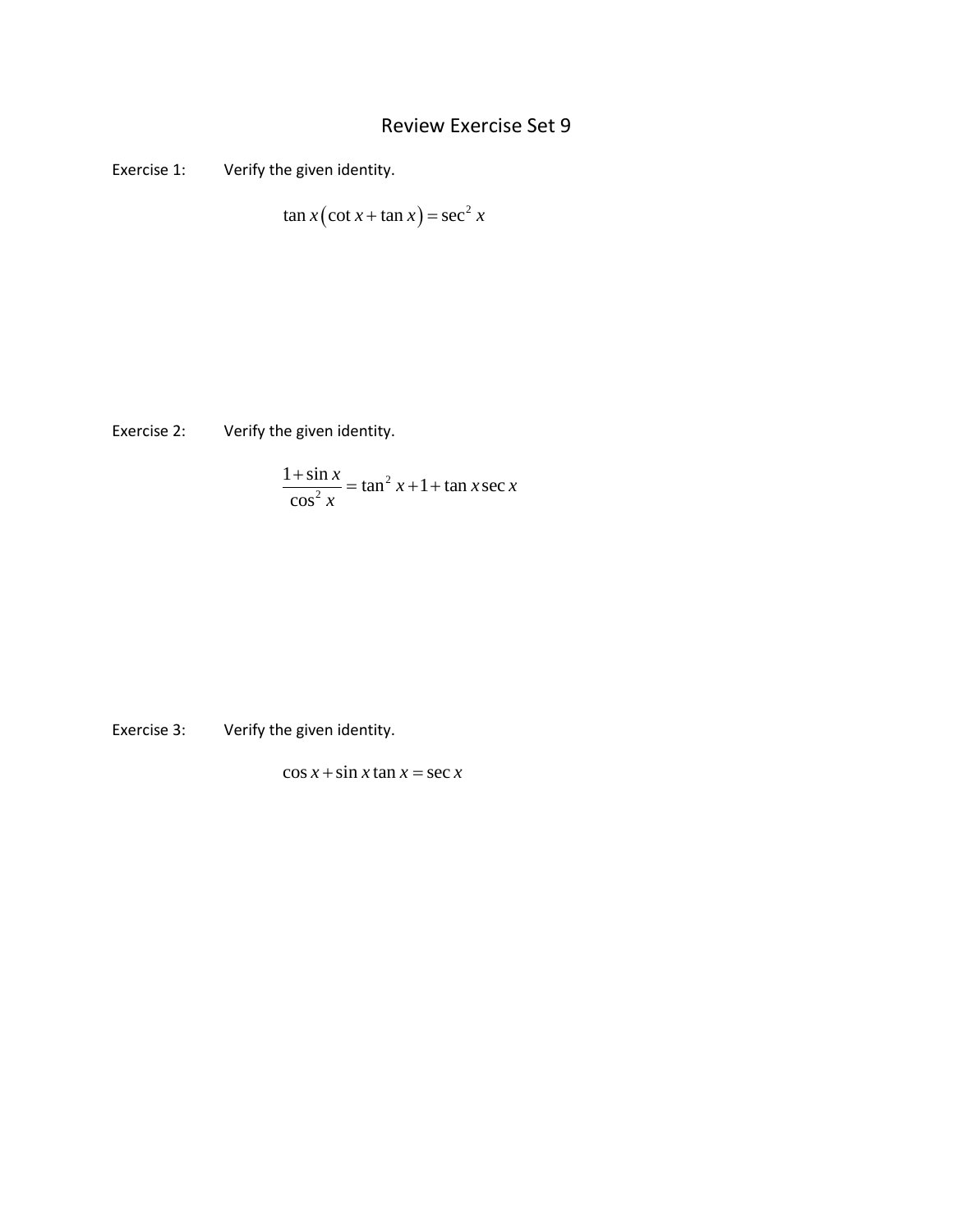Exercise 4: Verify the given identity.

$$
\sec^2 x \cot^2 x = \csc^2 x
$$

Exercise 5: Verify the given identity.

|  | $\sin x + \cos x$ $\sin x - \cos x$ $\sin^2 x - \cos^2 x$ |
|--|-----------------------------------------------------------|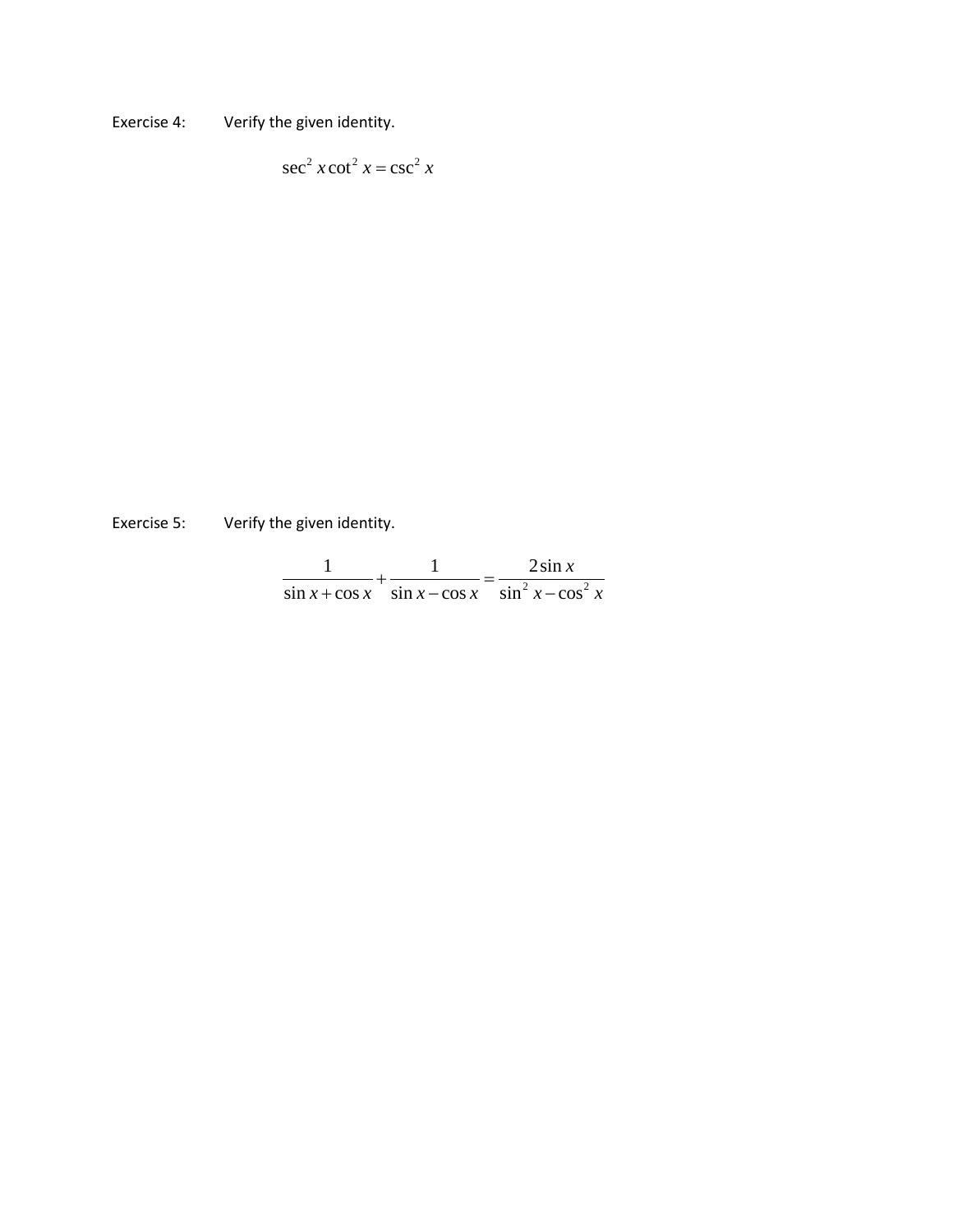## Review Exercise Set 9 Answer Key

Exercise 1: Verify the given identity.

$$
\tan x \left( \cot x + \tan x \right) = \sec^2 x
$$

Distribute the tan x on the left side of the equation

 $\tan x \cot x + \tan^2 x = \sec^2 x$ 

Use the quotient identities to rewrite tan x and cot x

$$
\frac{\sin x}{\cos x} \times \frac{\cos x}{\sin x} + \tan^2 x = \sec^2 x
$$

$$
1 + \tan^2 x = \sec^2 x
$$

Use the Pythagorean identity for  $1 + \tan^2 x$ 

$$
\sec^2 x = \sec^2 x
$$

Exercise 2: Verify the given identity.

$$
\frac{1+\sin x}{\cos^2 x} = \tan^2 x + 1 + \tan x \sec x
$$

Separate the fraction on the left side into two fractions

$$
\frac{1+\sin x}{\cos^2 x} = \tan^2 x + 1 + \tan x \sec x
$$

$$
\frac{1}{\cos^2 x} + \frac{\sin x}{\cos^2 x} = \tan^2 x + 1 + \tan x \sec x
$$

Rewrite the fractions into simpler forms

$$
\left(\frac{1}{\cos x}\right)^2 + \frac{(\sin x) \times 1}{\cos x \times \cos x} = \tan^2 x + 1 + \tan x \sec x
$$

$$
\left(\frac{1}{\cos x}\right)^2 + \frac{\sin x}{\cos x} \times \frac{1}{\cos x} = \tan^2 x + 1 + \tan x \sec x
$$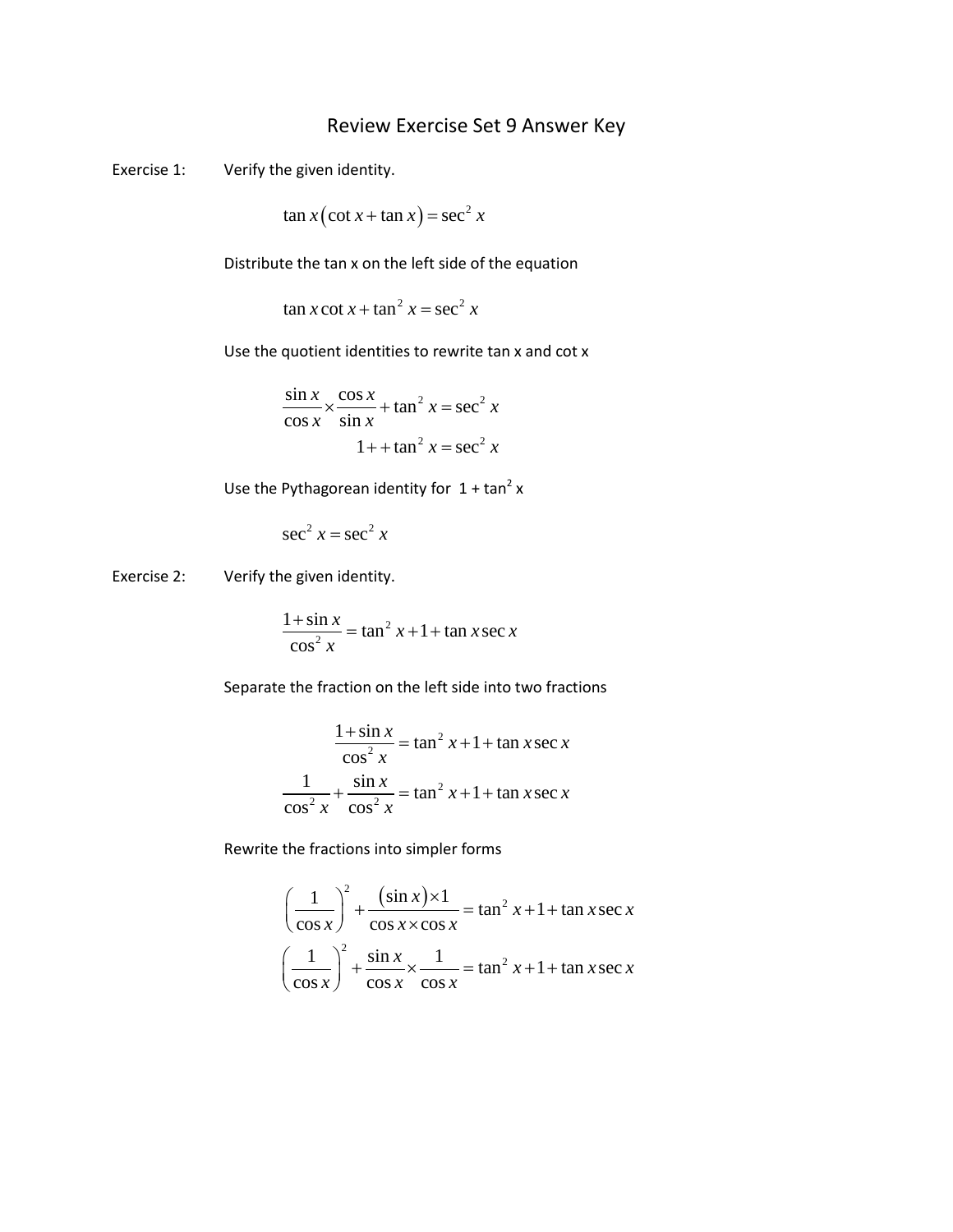Exercise 2 (Continued):

Use the reciprocal and quotient identities

$$
(\sec x)^2 + \tan x \sec x = \tan^2 x + 1 + \tan x \sec x
$$

$$
\sec^2 x + \tan x \sec x = \tan^2 x + 1 + \tan x \sec x
$$

Use the Pythagorean identity for  $sec^2 x$ 

$$
\tan^2 x + 1 + \tan x \sec x = \tan^2 x + 1 + \tan x \sec x
$$

Exercise 3: Verify the given identity.

$$
\cos x + \sin x \tan x = \sec x
$$

Use the quotient identity for tan x

$$
\cos x + \sin x \times \frac{\sin x}{\cos x} = \sec x
$$

$$
\cos x + \frac{\sin^2 x}{\cos x} = \sec x
$$

Use the Pythagorean identity  $sin^2 x$ 

$$
\cos x + \frac{1 - \cos^2 x}{\cos x} = \sec x
$$

Reduce the fraction

$$
\cos x + \frac{1}{\cos x} - \frac{\cos^2 x}{\cos x} = \sec x
$$

$$
\cos x + \frac{1}{\cos x} - \cos x = \sec x
$$

Combine like terms

$$
\frac{1}{\cos x} = \sec x
$$

Use the reciprocal identity for sec x

$$
\sec x = \sec x
$$